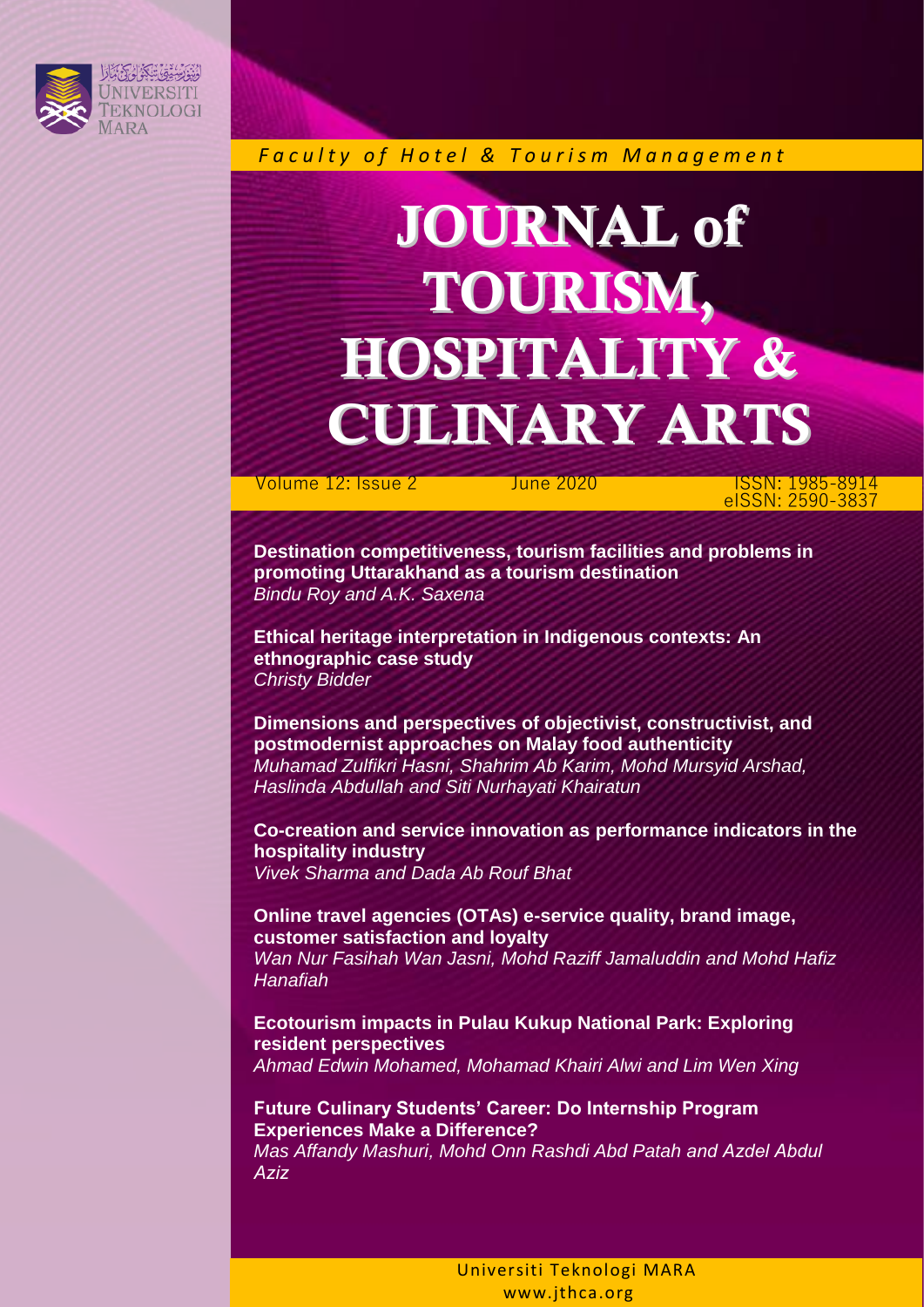## J O U R N A L O F **TOURISM, HOTEL** AND CULINARY ARTS

Chief Editor Prof. Mohd Salehuddin Mohd Zahari, PhD **Universiti Teknologi MARA Malaysia** 

Executive Editor **Mohd Hafiz Mohd Hanafiah, PhD Universiti Teknologi MARA Malaysia** 

Managing Editor **Azdel A bdul Aziz , PhD Universiti Teknologi MARA Malaysia** 

Technical Editor **Muhammad Izzat Zulkifly, PhD Zurena @ Rena M ohd Shahril, PhD Universiti Teknologi MARA Malaysia** 

Copyright © by the Faculty of Hotel and Tourism Management, Universiti Teknologi MARA

All rights reserved. No part of this publication may be reproduced, copied, stored in any retrieval system or transmitted in any form or by any means – electronic, mechanical, photocopying, recording or otherwise, without prior permission in writing from the Faculty of Hotel and Tourism Management and UiTM Press.